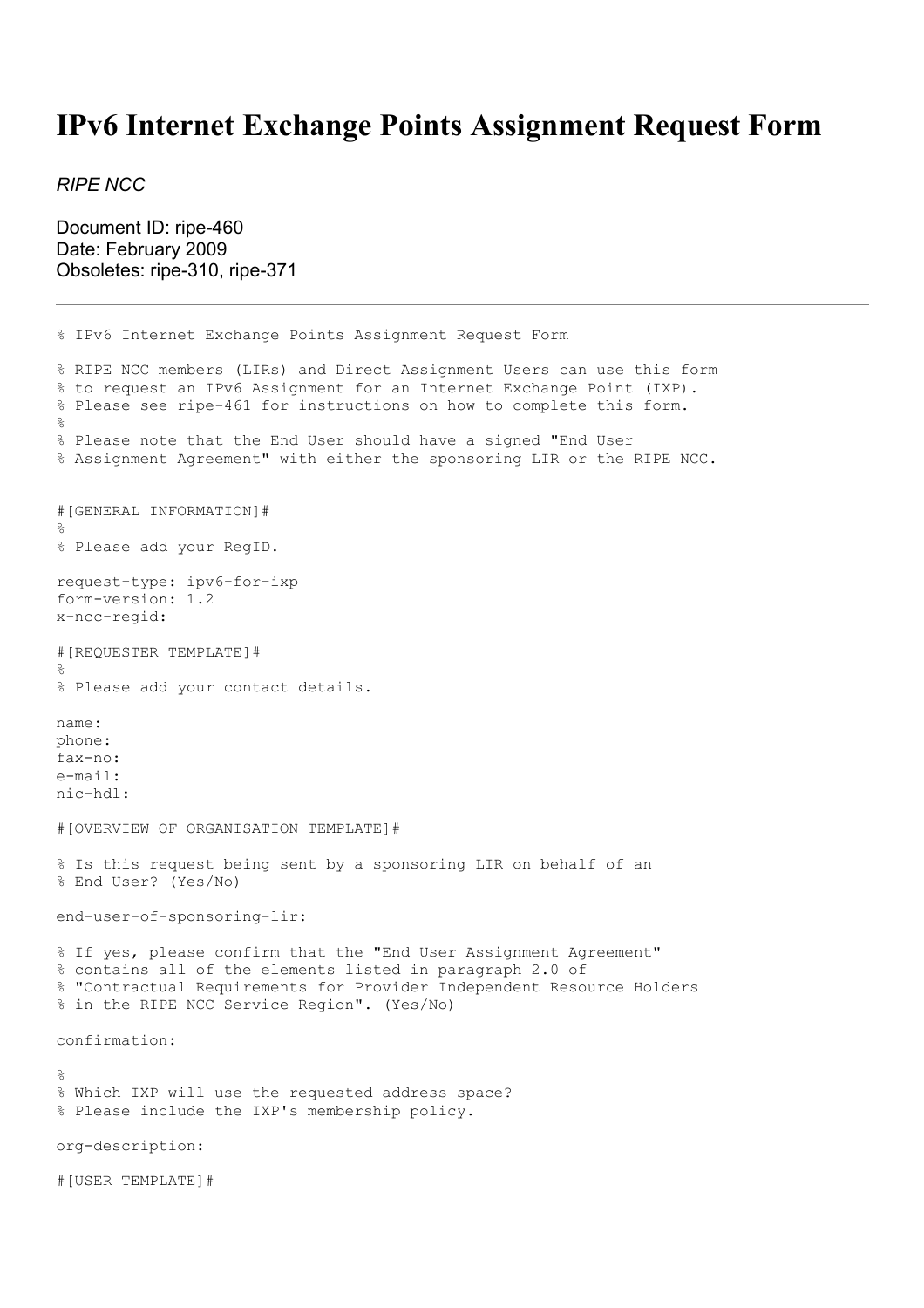$\frac{1}{2}$ % Who is the contact person for this IXP? name: organisation: country: phone: fax-no: e-mail: #[MEMBER PEERING INFORMATION TEMPLATE]#  $\circ$ % If the IXP has an online list of members, please add the URL below. member-peering-list: % If you will include this list as an attachment, please enter "Yes" % below. member-peering-attached: % Please add the contact details for three of these members. organisation-1: as-number-1: e-mail-1: organisation-2: as-number-2: e-mail-2: organisation-3: as-number-3: e-mail-3: % If possible, please add the URL of a looking glass where we can verify % this information: looking-glass: #[CURRENT ADDRESS SPACE USAGE TEMPLATE]#  $\approx$ % If the IXP has any IPv6 assignments, please list them below. subnet: subnet: #[ADDRESSING PLAN]# % % When will the IXP use the requested address space?  $\approx$ % Subnet Within Within Within % size (/nn) 3 months 1 year 2 years Purpose subnet: subnet: #[SUPPLEMENTAL COMMENTS]#  $\geq$ % Please add more information if you think it will help us understand % this request.